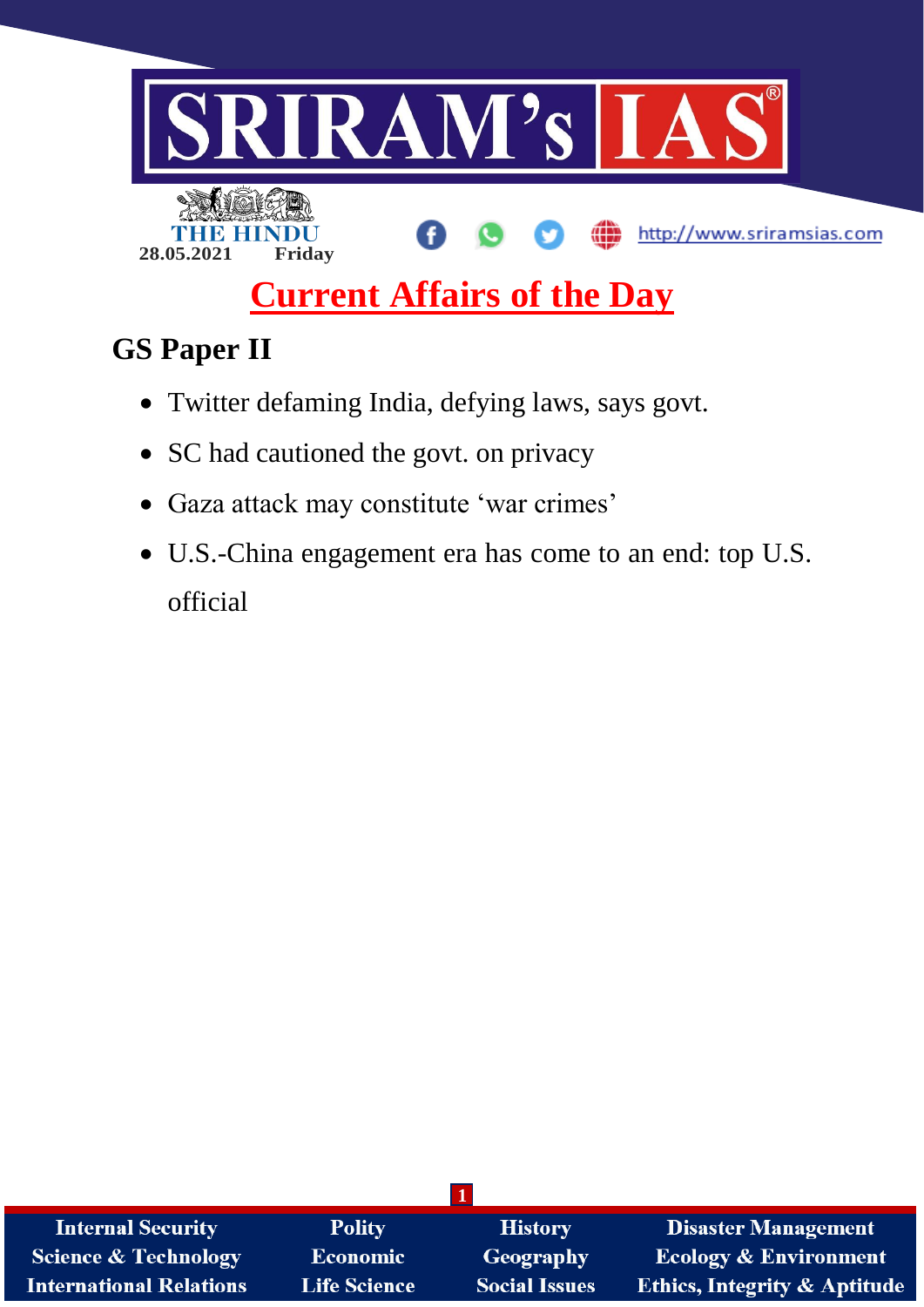

With microblogging platform Twitter expressing concerns over "intimidation tactics" by the Delhi police and "potential threat to freedom of expression" in India, the government hit back, calling the statement baseless, false and an attempt to defame India to hide their [Twitter's] own follies.

#### **Highlights:**

- 1. This follows a similar tiff between the government and messaging app WhatsApp after the latter filed a legal challenge to India's new IT guidelines.
- 2. The U.S.-headquartered firm expressed concerns over "recent events regarding its employees in India" and said it plans to advocate changes in core elements of the new IT Rules that inhibit free and open public conversation.
- 3. It, however, added that it will strive to comply with the revised IT laws in India, but sought a minimum of a three-month extension of the compliance window.
- 4. Lawmaking and policy formulations are the sole prerogatives of the sovereign and Twitter is just a social media platform and it has no locus in dictating what India's legal policy framework should be, MeitY said.
- 5. According to Twitter, with regards to the new IT rules, it is particularly concerned about the requirement to make an individual (the compliance officer) criminally liable for content on the platform, the requirements for proactive monitoring, and the blanket authority to seek information about its customers. It believes this represents dangerous overreach that is inconsistent with open, democratic principles.
- 6. The company also pointed out that it was compelled to withhold some content, constituting legitimate free speech, in response to a non-compliance notice due to the law's limited scope under Section 69A. Not doing so poses penal consequences with many risks for Twitter employees.
- 7. Meanwhile, the government said the new rules empower ordinary users who become victims of defamation, morphed images, sexual abuse and the whole range of other abusive content in blatant violation of law, to seek redress.
- 8. It also reiterated that these rules were finalised after the widest possible consultations, including with representatives of social media platforms.

| <b>Internal Security</b>        | <b>Polity</b>       | <b>History</b>       | Disaster Management                     |
|---------------------------------|---------------------|----------------------|-----------------------------------------|
| <b>Science &amp; Technology</b> | <b>Economic</b>     | Geography            | <b>Ecology &amp; Environment</b>        |
| <b>International Relations</b>  | <b>Life Science</b> | <b>Social Issues</b> | <b>Ethics, Integrity &amp; Aptitude</b> |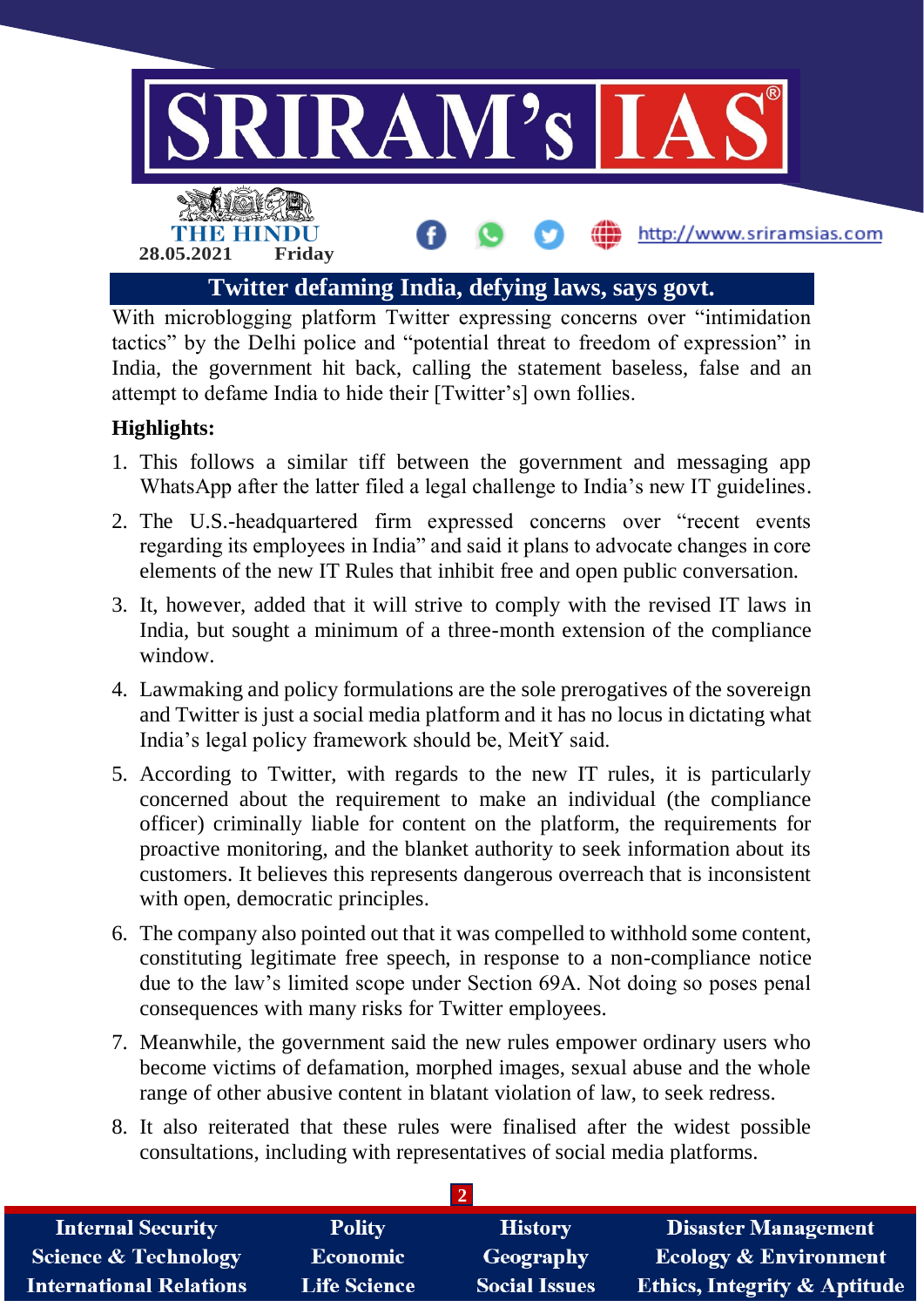

A 2019 Supreme Court order used by the government to justify its new Information Technology (IT) Rules, which compel encrypted social media messaging platforms to disclose their users' identity, also cautions the Centre from doing anything which amounts to an invasion of individual privacy.

#### **Highlights:**

- 1. On September 24, 2019, hearing a petition filed by Facebook, the top court showed deep concern at the utilisation of social media for committing a crime. It said the medium had become a source of pornography. Criminals exploited it to run weapons, drugs and contraband. Hate and violence were shared and spread through these virtual platforms. The court had even felt that some messages on social media may even threaten national sovereignty.
- 2. It was in this context the court had called for a "properly framed regime" to allow the government to get information about first originators of messages from "significant" social media intermediaries with end-to-end encryption technology. The court had exercised restraint, too. It warned that deencryption, "if easily available, could defeat the fundamental right to privacy".
- 3. The court had clarified that the government should "ensure that the privacy of the individual is not invaded". The order had also underlined that traceability should be restricted to "specific circumstances".
- 4. But WhatsApp finds traceability under the new rules "disproportionate". The privacy of each one of its users would be compromised as there was no way to predict which message would be subject to a tracing order from the government.

#### **'Chilling effect'**

- 1. In its petition before the Delhi High Court, the social media giant said that it would have to "build an ability to identify the first originator of every message, to be served up to the government forever".
- 2. This means even legal users and their messages would be under watch. The effect would be chilling on free speech.

| <b>Internal Security</b>        | <b>Polity</b>       | <b>History</b>       | <b>Disaster Management</b>              |
|---------------------------------|---------------------|----------------------|-----------------------------------------|
| <b>Science &amp; Technology</b> | <b>Economic</b>     | Geography            | <b>Ecology &amp; Environment</b>        |
| <b>International Relations</b>  | <b>Life Science</b> | <b>Social Issues</b> | <b>Ethics, Integrity &amp; Aptitude</b> |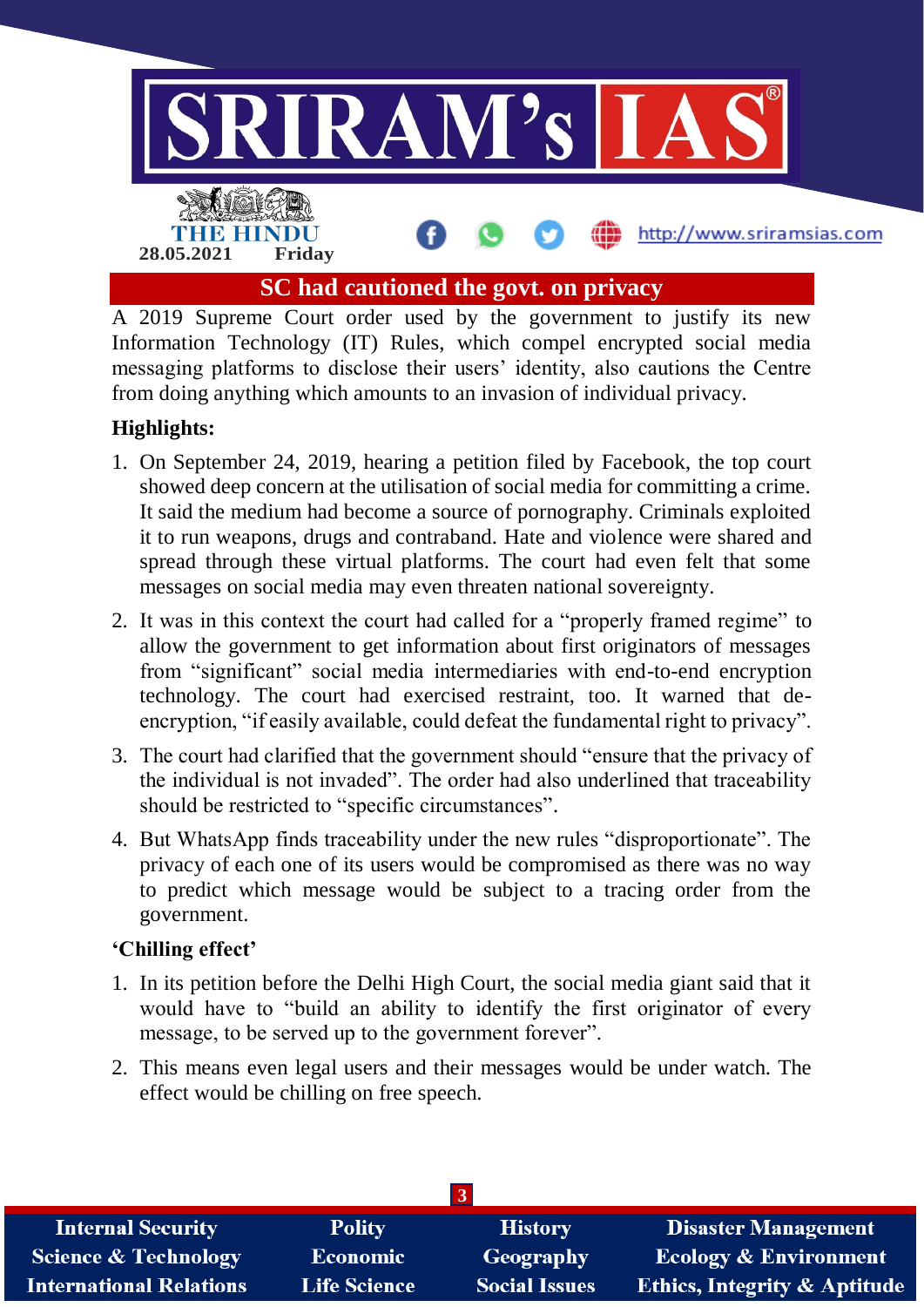

- 3. The essential role of the test of proportionality is to enable the court to determine whether a legislative measure is disproportionate in its interference with the fundamental right [of personal liberty/privacy].
- 4. In determining this, the court will have regard to whether a less intrusive measure could have been adopted consistent with the object of the law and whether the impact of the encroachment on a fundamental right is disproportionate to the benefit which is likely to ensue, the court said in KS Puttaswamy case.
- 5. Besides, the 2021 Rules is subordinate legislation under the Information Technology Act. Neither the Act nor any other law, for that matter, specifically requires a social media intermediary using end-to-end encryption to reveal the identity of the first originator of a message.
- 6. However, in this case, the subordinate law has overshot the original intent and boundaries of the parent Act.

### **Gaza attack may constitute 'war crimes'**

Israel's recent deadly airstrikes on Gaza may constitute war crimes, the UN rights chief said, as countries discussed launching a broad, international investigation.

#### **Highlights:**

- 1. Addressing a special session of the United Nations Human Rights Council, Michelle Bachelet voiced deep concern about the "high level of civilian fatalities and injuries" from the attacks on Gaza.
- 2. "If found to be indiscriminate and disproportionate in their impact on civilians and civilian objects, such attacks may constitute war crimes," she warned.
- 3. She also said her office had "not seen evidence" that the buildings targeted in Gaza, including residential homes, medical facilities and media offices, were "hosting armed groups or being used for military purposes", as claimed by Israel.
- 4. Ms Bachelet also stressed that rockets fired by Hamas were "indiscriminate and fail to distinguish between military and civilian objects," and was thereby "a clear violation of international humanitarian law."

| <b>Internal Security</b>        | <b>Polity</b>       | <b>History</b>       | Disaster Management                     |
|---------------------------------|---------------------|----------------------|-----------------------------------------|
| <b>Science &amp; Technology</b> | <b>Economic</b>     | Geography            | <b>Ecology &amp; Environment</b>        |
| <b>International Relations</b>  | <b>Life Science</b> | <b>Social Issues</b> | <b>Ethics, Integrity &amp; Aptitude</b> |